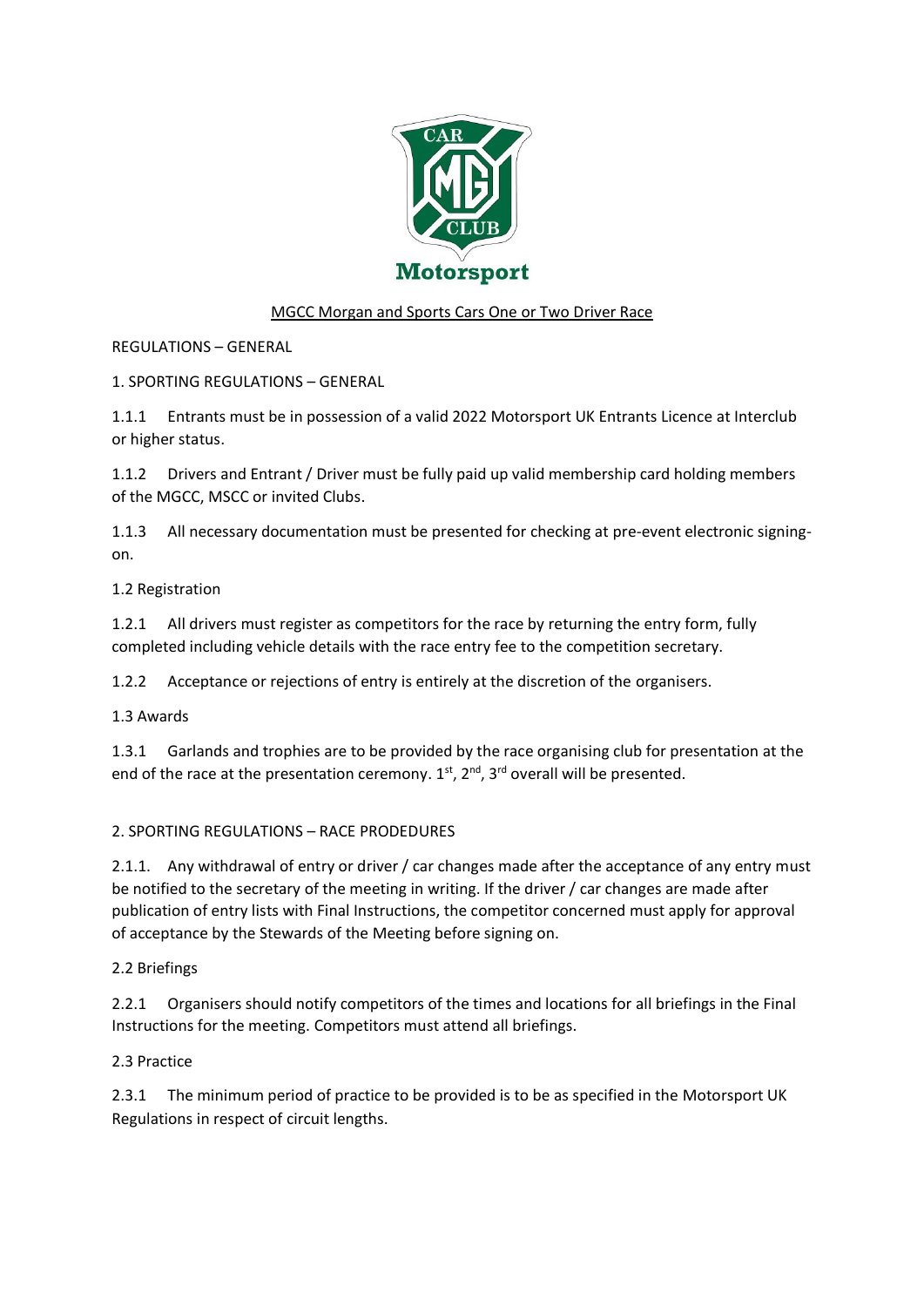## 2.4 Qualification

2.4.1 Each driver should complete a minimum of 3 laps practice in the car to be raced and in the correct session in order to qualify for selection and order of precedence as set out in the Motorsport UK Regulations Q12.4.1. Any car that qualifies out of session will be placed at the back of the grid as per Q12.4.2

2.4.2 Starting positions will be determined as per Q12.9.2 (a) : by practice times

#### 2.5 Race Start

2.5.1 Races will commence with a Standing Start.

Start procedures will be in accordance with Q12.9.3 to Q12.12.4 inclusive.

#### 2.5.2 False Start

This shall be determined by Q.12.13. Penalties for a False Start shall be determined by Q12.14.

2.5.3 Stopping a Race. This will be determined by Q12.15 and Q12.16 inclusive.

2.6 Pit Stop / Driver Change

2.6.1 There will be a mandatory pit stop at which a driver change may occur

2.6.2 All cars, even those not changing drivers, must come to rest in the pit lane and make a minimum 45-second stop. It is the team's responsibility to time the stop but this will be monitored and checked by race officials

2.6.3 The pit lane will be open for driver changes between the 15th and 25th minute

2.6.4 In this window, the pit lane is monitored by a time keeping system which records the entry and exit from the pit lane.

- The speed limit in the pit lane is 60kph (37.2mph)
- The driver does not have to get out of the car or stop the engine if there is no driver change

• A "Pit Lane Open" board will be shown for 2 laps after the pit is opened and a "Pit Lane Closed" board will be shown at the end of the pit window

• No refuelling will be allowed during the course of the race

• Car doors and seat belts/harnesses must remain secured until the car is stationary

2.6.5 Penalties:

• If the car does not remain stationary for the full 45 seconds, there will be a penalty of either an extra 45 seconds added to its race time or the car may be called in for a drive-through penalty

• If a car does not stop within the allocated time window there will be a 30-second penalty

• Speeding: any infringement of the speed limit will incur a time penalty of up to 2 minutes, which will be added to any other time penalties incurred

• Failure to take the mandatory pit stop will result in exclusion from the results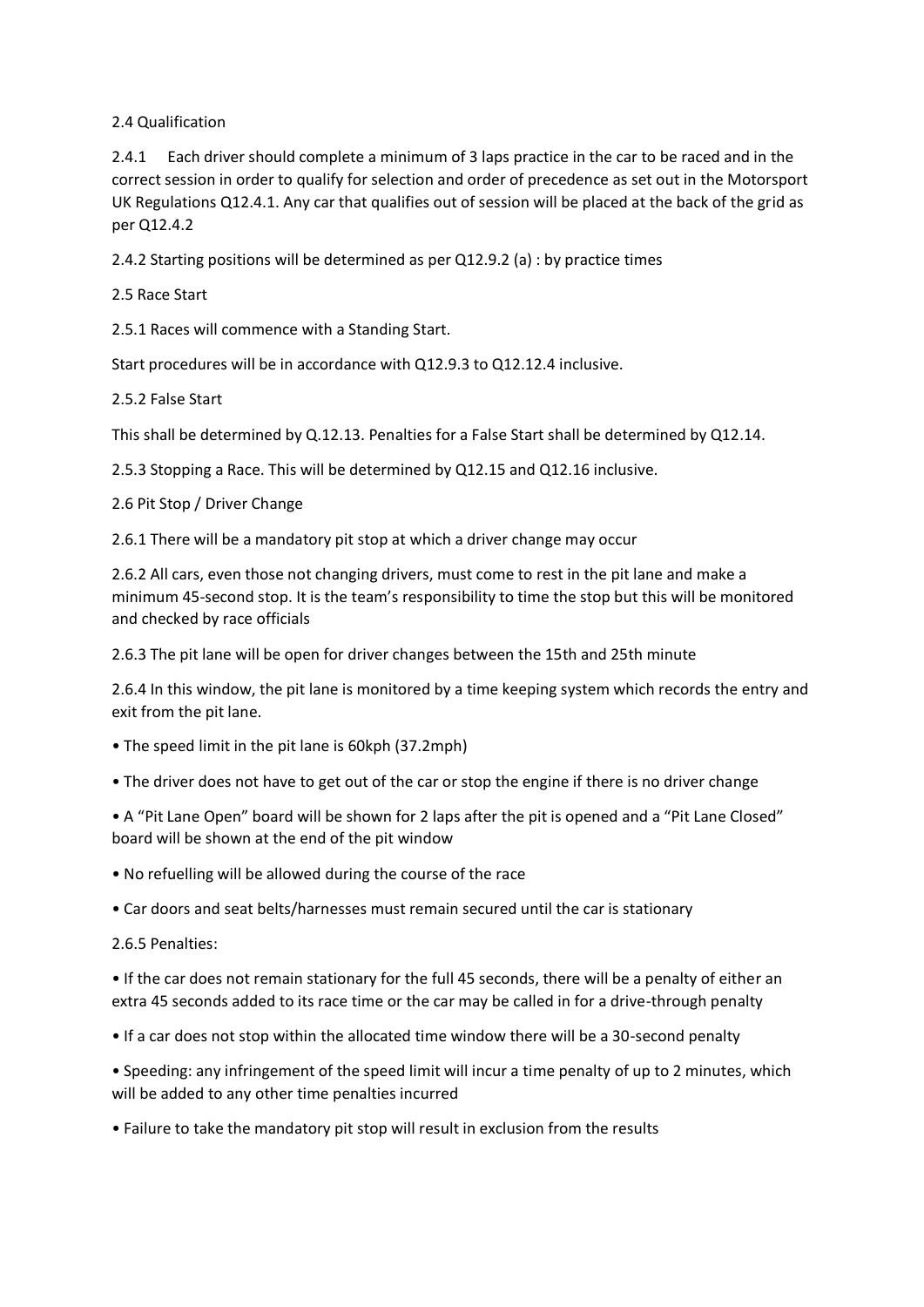# 2.7 Race finish

2.7.1 After taking the chequered flag drivers are required to: Progressively and safely slow down, remind behind any competitors ahead of them, return to the Pit Lane Entrance / Paddock entrance as instructed, comply with any directions given by Marshals and Officials and to keep helmets on and harnesses done up while on the circuit or in the Pit Lane.

# 2.8 Timing Modules

2.8.1 Transponders must be fitted in accordance with organising clubs regulations. As per Q12.8.1 Competitors are reminded that throughout the event, the vehicle must be fitted with a Motorsport UK Approved transponder. Also, as per Q12.8.5 The fitment of the transponder will be in accordance with the manufacturer's instructions (particularly with regard to distance above the track ) and at a point forward of the centreline of the front wheels.

# 2.9 Operation of Safety Car

2.9.1 The Safety car will be brought into operation and run in accordance with Section Q, Appendix 3 of the Motorsport General Regulations.

# 3. TECHNICAL REGULATIONS

# 3.1 Introduction

3.1.1 The following Technical Regulations are set out in accordance with the Motorsport UK specified format and it should be clearly understood that if the following text do not clearly specify that you can do it, you should work on the principle that you cannot, and therefore Standard Specification applies.

3.1.2 The following technology is banned: ABS Braking, Traction Control, Active Suspension, Electronic and Sequential gearboxes. The new CX4 and CX6 cars should run according to the Morgan Challenge regulations for chassis requirements.

3.1.3 All competitors are reminded that it is their responsibility to ensure that their vehicle and equipment complies with the entirety of the regulations at all times, during free practice, qualifying sessions and races and that they have taken account of all the safety requirements of these Regulations in which they are participating.

3.2 Regulations applying to all competitors

3.2.1 All components and panels used must be to original model pattern, material and specification unless otherwise stated. Lightening or removal of material is strictly forbidden except for the fitment of essential fasteners

3.2.2. The following materials are prohibited – Kevlar fibre, titanium, carbon fibre, aramid fibre, ceramics, magnesium and aluminium sandwich panel. Their use is only permitted in Seats and Fire Extinguisher Systems.

3.2.3 Non period Driver Aids such as Traction Control, Launch Control, ABS, Semi Automatic gear changing are prohibited. All electronic control devices which permit vehicle settings to be altered whilst the vehicle is in motion must be declared and approved by the Technical Office. (Excepting Rev Limiters, which are permitted). The new CX4 and CX6 cars should run according to the Morgan Challenge regulations for chassis requirements.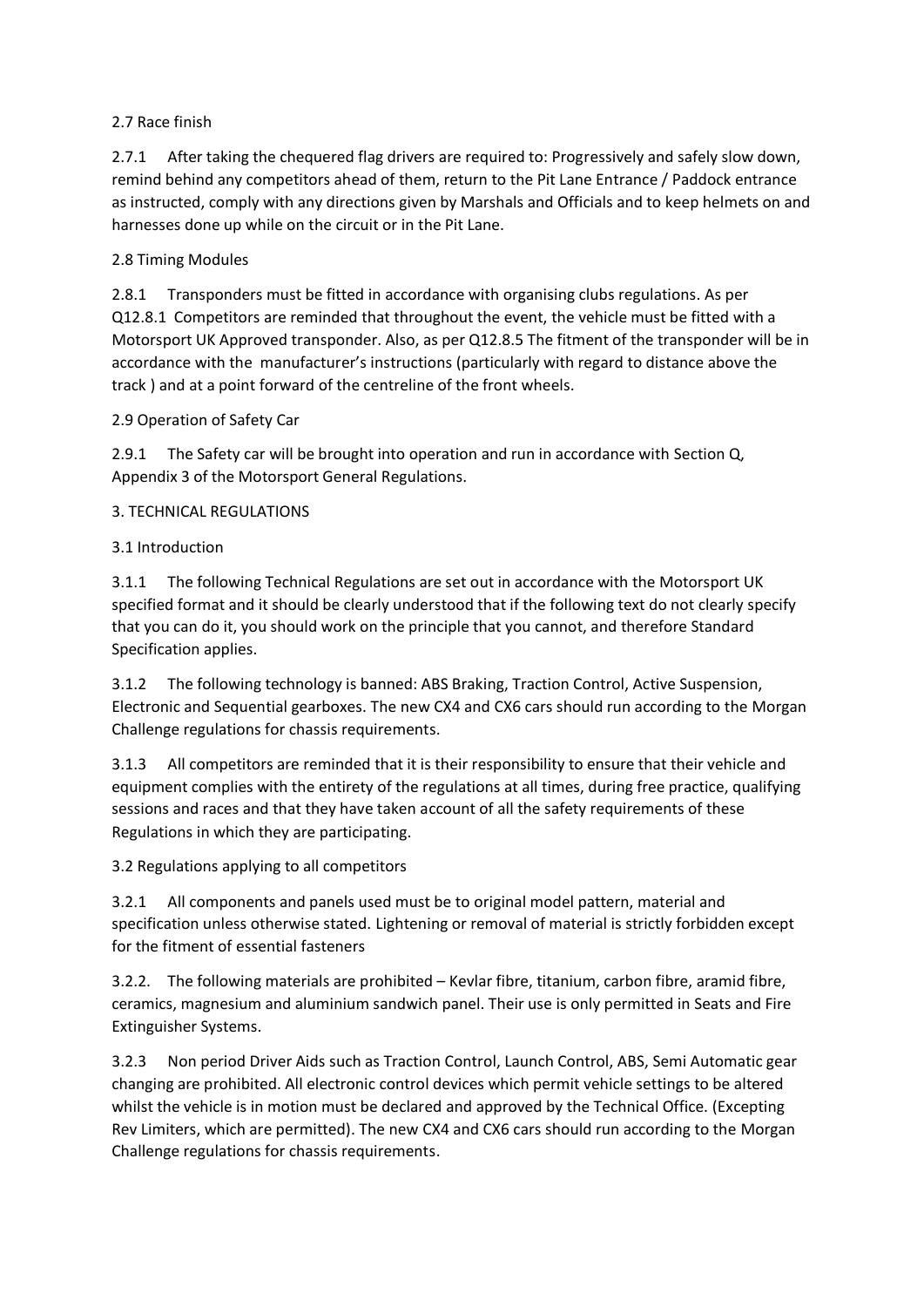#### 3.2.4 Telemetry systems are not permitted.

#### 3.3 Safety Requirements

#### 3.3.1 General

As this race caters for a variety of Historic cars it is not possible to cover all aspects of safety precautions with mandatory regulations, however all competitors do have to comply with Motorsport UK regulations. The use of correct safety equipment as can be afforded is strongly recommended. Not only can safety equipment reduce the risk of injury and even save life, but a car equipped with the correct safety features will be passes by scrutineers more readily than one with the bare minimum. It is recommended that the Yearbook Section K is read and understood.

3.4 Safety Roll-Over Structures – (K1 to K1.8) applies

3.4.1 Seat, Seat Belts and Seat Mounting – (K 2.1 to K2.3) applies

a. The Driver's seat must comply with the current requirement of Motorsport UK Yearbook 2022 Section K. 2.2 applies.

b. It is recommended that the driver's seat is a racing seat with the FIA homologation.

c. The seat mounting appropriate to the seat fitted must be used.

d. Seat belts must be correctly adjusted at all times during events. As per Q13.10.2.

f. It is permitted to use a FIA approved Frontal Head Restraints (FHR). If a HANS device is used the seat belts and helmets must be appropriate to the HANS device in use and competitors are responsible for this complying with Motorsport UK 2022 Regulation K10.4

3.5 Fire Extinguishers

3.5.1

a. Recommended minimum requirement is Motorsport UK Yearbook 2022 K3.1 (Plumbed in) or K3.2 (hand held) but mandatory fitting is not applicable to cars of pre 01/01/66 construction.

b. If fitted, the fire extinguisher must not be disarmed in any Parc Ferme area, without the specific permission of the championship eligibility Scrutineer, Any competitor this is found with a disarmed fire extinguisher in Parc Ferme for whatever reason will be penalised.

3.4 External Circuit Breaker

3.4.1

a. An external circuit breaker is recommended, Motorsport UK Yearbook 2022 Regulation K.8.1 to K 8.5 applies if fitted but is not applicable to cars of pre 01/01/66 construction.

## 3.5 Race Clothing

3.5.1 Motorsport Yearbook 2022 Regulations K9.1 and K9.3 applies

a. Competitors are strongly advised to wear flame resistant, socks, underwear and balaclava as per K 14.3.

b. Flame resistant gloves and shoes are mandatory. Motorsport UK Yearbook K14.3 applies.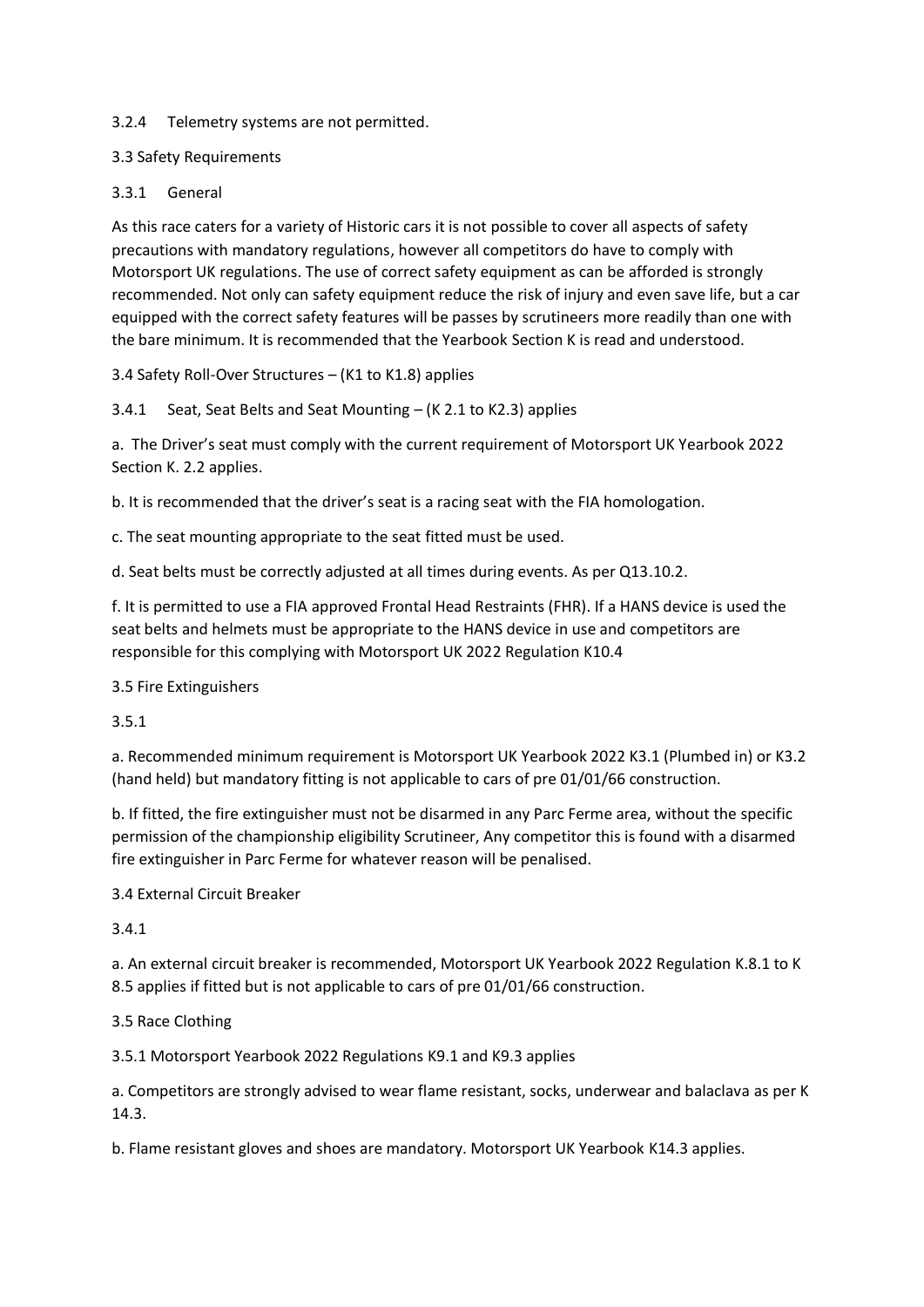3.6 Crash Helmet

3.6.1

a. Competitors are responsible for their own crash helmet complying with the requirement of Motorsport Yearbook 2022 K10.2 to K10.3 applies.

b. If a FIA approved HANS device is used. The helmet must be appropriate to the HANS device In use and competitors are responsible for this complying with Motorsport Yearbook 2022 K10.4

3.7 Head Restraints

3.7.1 If the vehicle is fitted with a head restraint, it must comply with the requirements of Motorsport Yearbook 2022 K13

3.7.2 It is strongly recommended that a propeller shaft restraint be fitted together with a clutch / bell housing shield Motorsport UK 2022 K14.1.8 applies.

CLASS A STANDARD SPECIFICATION THOROUGHBRED SPORTSCAR

Standard Cars up to 2.4 Litres

4. GENERAL TECHNICAL REQUIREMENTS & EXCEPTIONS:

4.1.1 The car should be standard and comply in all respects with the maker's original specification, unless any modification is specified within these technical regulations.

4.1.2. All MGA Register and 'T' Type Register cars are eligible.

5.1 CHASSIS

5.1.1. The chassis as produced by the manufacturer with the original material must be retained in all aspects in respect of material, thickness & contour.

5.1.2. Lightening or reducing of chassis or chassis member strength is prohibited.

5.1.3 Seam welding is permitted.

5.1.4. Towing eyes / straps must be a contrasting colour to the surrounding area (usually either Day-Glo red or yellow and must respect the requirement of Motorsport Yearbook 2022 Regulations Q1.3

5.2 BODYWORK

5.2.1. Modifications Permitted.

General

5.2.1 i Bodywork must be complete and standard in shape, on all exterior surfaces.

ii. No modifications are allowed, except where specified in these regulations.

5.2.2 Interior

i. Carpets and items of trim may be removed.

ii. Driver's and front passenger seat may be replaced by racing type seat. Technical Regulations 5 (3).4 applies